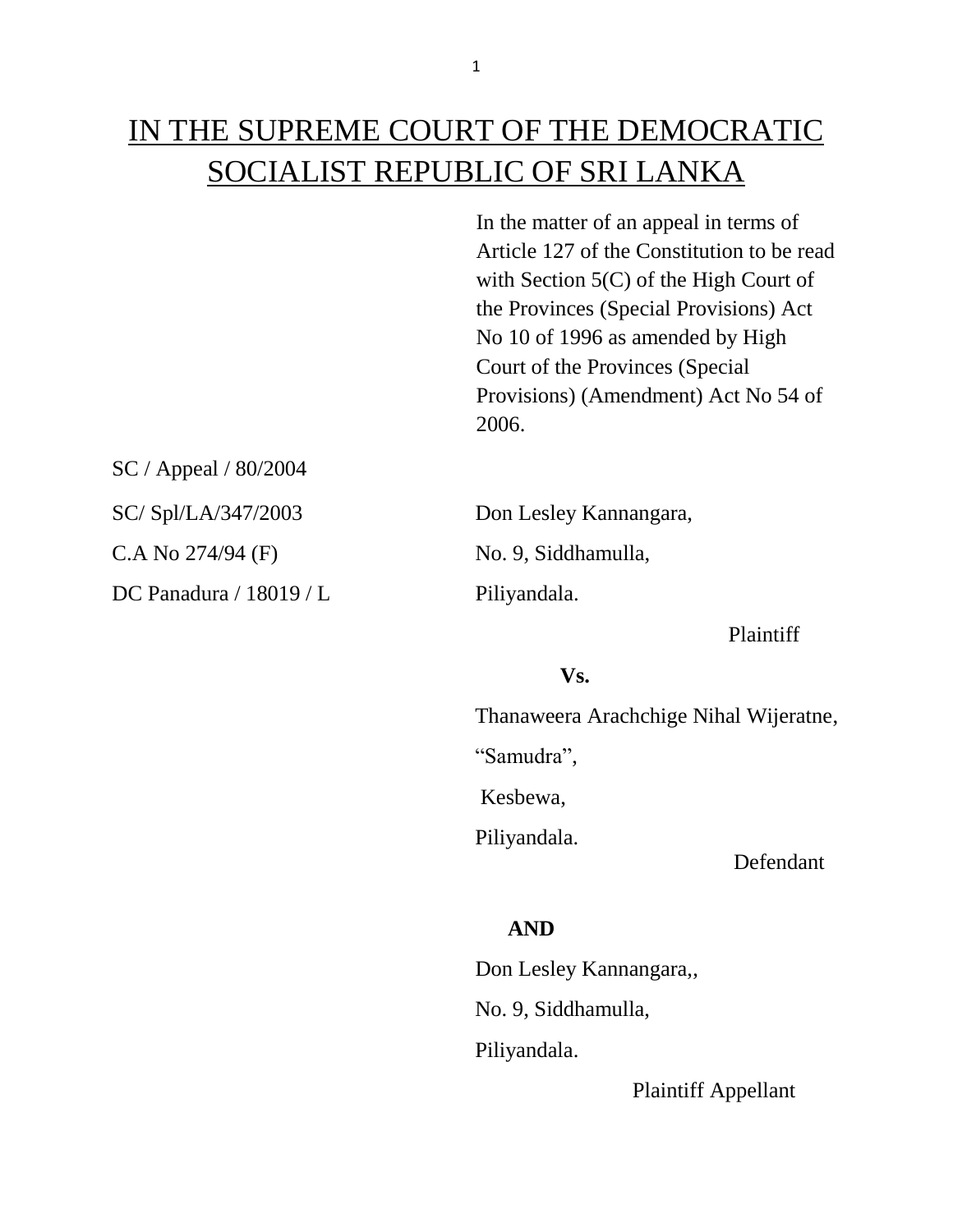Thanaweera Arachchige Nihal Wijeratne, "Samudra",

Kesbewa,

Piliyandala.

Defendant Respondent

## **AND NOW BETWEEN**

Thanaweera Arachchige Nihal Wijeratne, "Samudra", Kesbewa,

Piliyandala.

Defendant Respondent Petitioner

#### **Vs.**

 Don Lesley Kannangara,, No. 9, Siddhamulla, Piliyandala.

Plaintiff Appellant Respondent

BEFORE : B. P. ALUWIHARE, PC, J. UPALY ABEYRATHNE, J. ANIL GOONARATNE, J.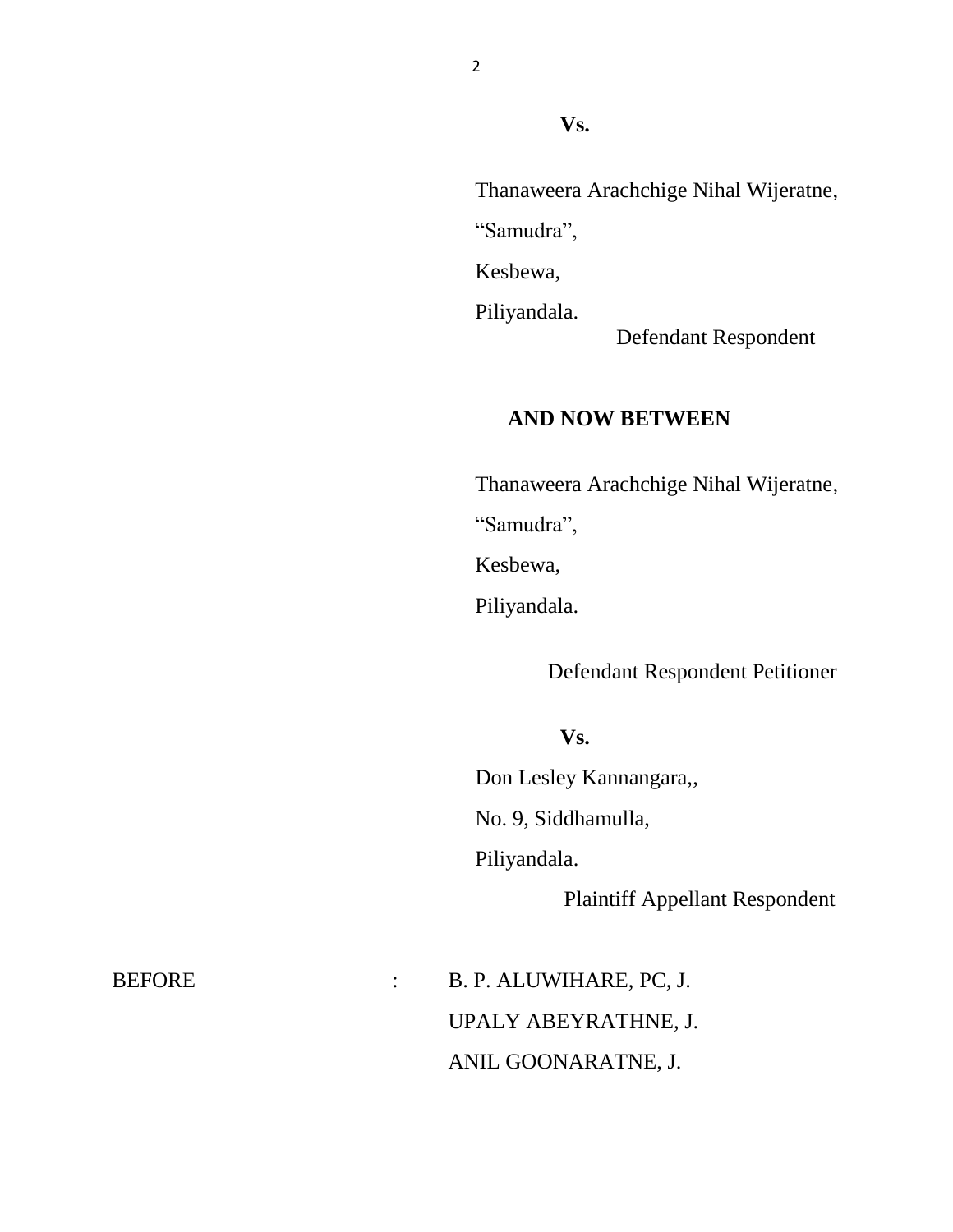| $\bullet$<br>NSEL.            | Rohan Sahabandu PC for the Defendant<br>Respondent Appellant                                   |
|-------------------------------|------------------------------------------------------------------------------------------------|
|                               | Chathura Galhena instructed by Manoja<br>Gunawardana for the Plaintiff Appellant<br>Respondent |
| <b>WRITTEN SUBMISSION ON:</b> | 10.12.2009 (Defendant Respondent<br>Appellant)                                                 |
|                               | 04.01.2010 (Plaintiff Appellant Respondent)                                                    |
| ARGUED ON<br>$\bullet$        | 11.01.2016                                                                                     |

#### UPALY ABEYRATHNE, J.

DECIDED ON : 21.10.2016

The Plaintiff Appellant Respondent (hereinafter referred to as the Respondent) had instituted an action against the Defendant Respondent Appellant (hereinafter referred to as the Appellant) in the District Court of Panadura seeking inter alia a declaration of title to the land described in the schedule to the plaint and to eject the Appellant from the said land. The Appellant had filed an answer denying the averments contained in the plaint and praying for a dismissal of the action of the Respondent. The case proceeded to trial on 09 issues. After trial the learned District Judge dismissed the Respondent's action. Being aggrieved by the said judgment dated 09.03.1994 the Respondent preferred an appeal to the Court of Appeal. After the hearing the Court of Appeal set aside the said judgment dated 09.03.1994 and directed the learned District Judge to enter judgment for the Respondent as prayed for in the plaint.

3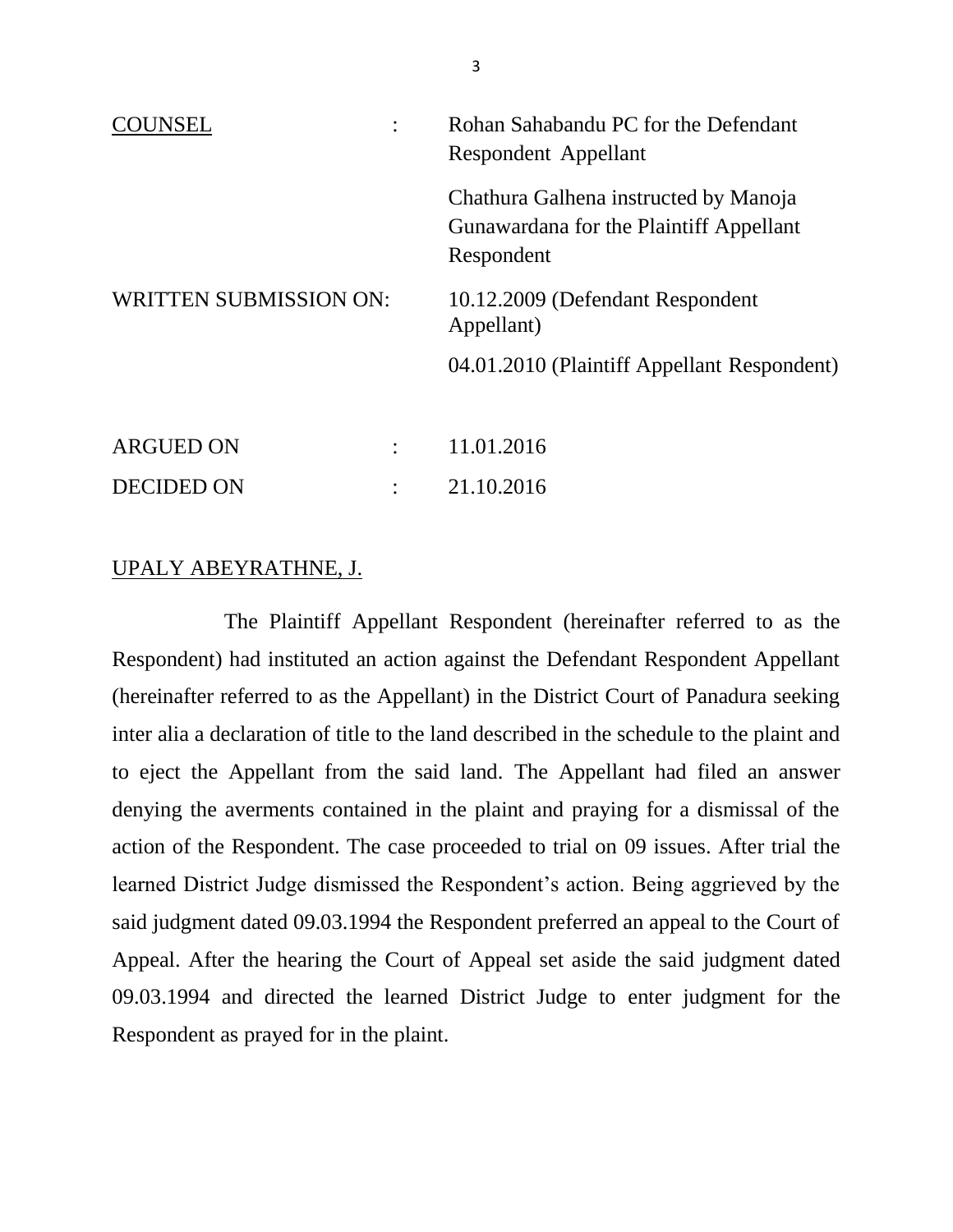The Appellant sought leave to appeal to this court from the said judgment of the Court of Appeal dated 07.11.2003 and this court granted leave on the following questions of law set out in paragraph 22(a) i. of the petition of appeal dated 17.12.2003 which reads thus;

> "Did the Court of Appeal err in holding that the corpus was properly identified in the circumstances of the case?"

At the trial before the District Court both parties admitted that, W. K. Edwin was allotted Lot A of 'Kongahawatta', as set out in the final decree of the partition action bearing No 4081 of the District Court of Colombo, which was described in the schedule to the plaint in the said action. The final plan of the said partition decree had been produced at the trial marked P 2. According to the said plan P 2, Lot No A is bounded on the North by property of W. K. Don Edwin on the East by property of Liyanage Obias on the South by Lot B and on the West by paddy field of W. K. Don Edwin and containing in extent 01 Rood and 33.22 Perches.

According the schedule to the said plaint the land in suit is bounded on the North by property of W. K. Don Edwin on the East by property of Liyanage Obias on the South by Lot B and on the West by paddy field of W. K. Don Edwin and containing in extent 01 Rood and 33.22 Perches. It was the position of the Respondent that he derived title to the said land by the deed of transfer bearing No 1150 dated 05.10.1982 attested by A. A. Karunarathne, Notary Public. It is clearly seen that the boundaries described in the schedule to the said deed No 1150 and the boundaries described in the schedule to the said plaint are identical and tally with the boundaries described in the said final partition plan P 2.

4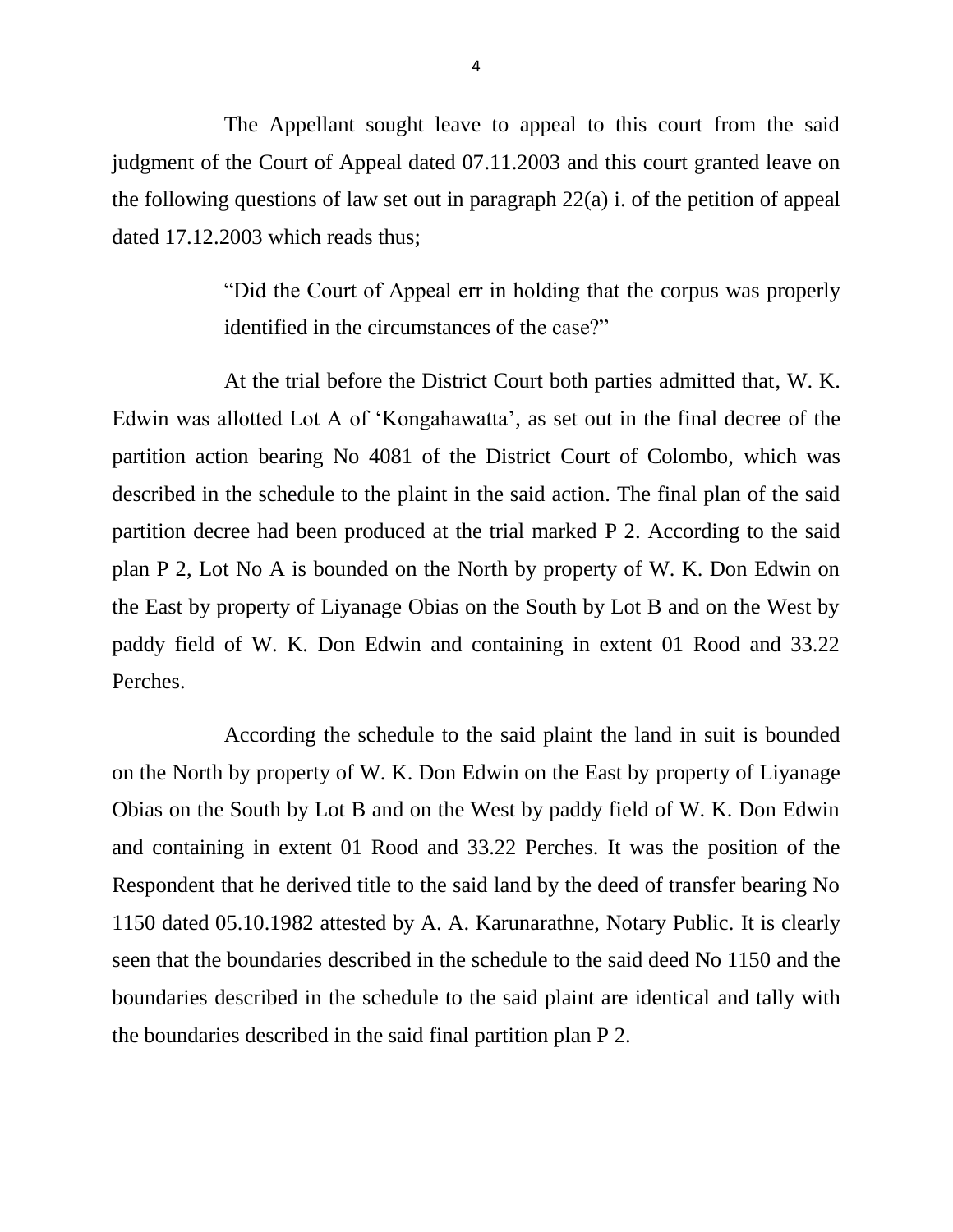The other matter to be examined is whether the said boundaries physically exist on the soil as the boundaries of the land in suit. In this regard the Court of Appeal has given more weight to the evidence of W. I. I. Fernando, Licensed Surveyor and Court Commissioner, who was called by the Respondent. Surveyor W. I. I. Fernando had prepared the Plan bearing No 1114 dated 18.08.1987 (P 1) superimposing the said final partition plan No 86 (P 2) prepared by Surveyor Athuraliya, the plan bearing No 443 (P 3) prepared by T. C. R. Fernando, Licensed Surveyor and the plan bearing No 3384 (P 4) prepared by Lucas H. De Mel, Licensed Surveyor. In his evidence Surveyor W. I. I. Fernando had testified that as per the superimposed plan, the land claimed by the Respondent had been depicted as Lots A1, A2 and A3 which were depicted as Lot A in plan No 86 (P 2). Surveyor Fernando has further stated that the Respondent showed him the area depicted as X in his plan No 1114 as the potion of land possessed by him. Accordingly the land in suit had been depicted as Lots A1, A2, A3 and X in the said superimposition plan P 1. It is pertinent to note that the extent of lot A depicted in plan bearing No 86 which is one Rood and thirty three Perches tallies with the extent of Lots A1, A2, A3 and X depicted in the said superimposition plan No 1114. Said evidence had not been challenged by the Appellant.

On the hand the Appellant had claimed title to the land in dispute on the deed of transfer bearing No 29130 dated 13.01.1977 (D 6). According to the said deed of transfer the land described therein is depicted in the plan bearing No 443 dated 21.03.1973 (P 3). Since the Respondent has established the identity of the corpus by the said superimposition plan No 1114, the burden has shifted on the Appellant to contradict the said evidence and to establish the identity of the land depicted in the plan 443 by preparing a superimposition plan which should have been made superimposing the plan No 443 on the said superimposition plan No